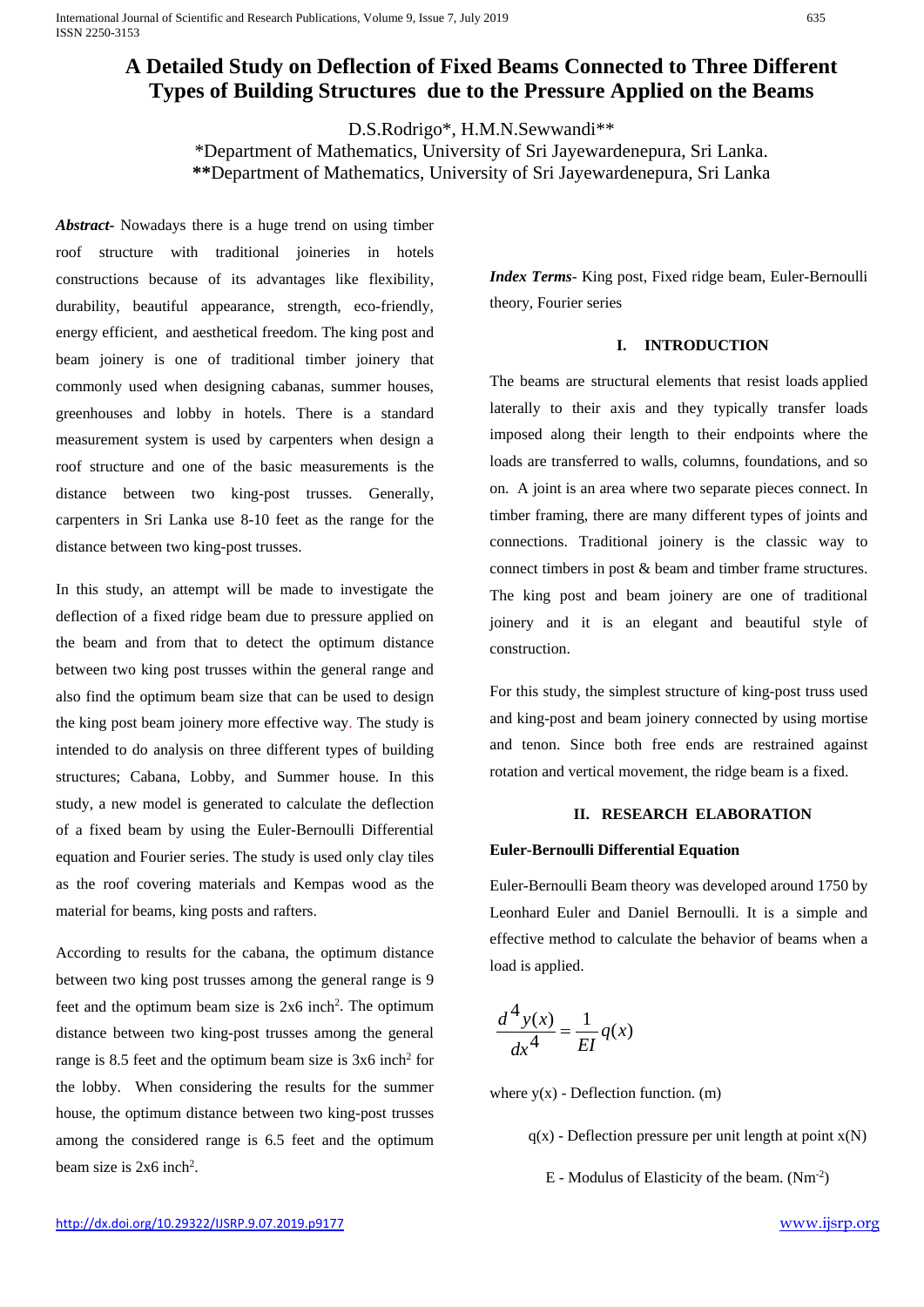International Journal of Scientific and Research Publications, Volume 9, Issue 7, July 2019 636 ISSN 2250-3153

I - Moment of inertia of the beam.  $(m<sup>4</sup>)$ 

#### **Modulus of Elasticity of wood**

The modulus of elasticity is defined as the following equation.

$$
E=\frac{\sigma}{\varepsilon}
$$

where  $\epsilon$  = Strain (no unit or %)

σ = Stress (MPa)

Its SI unit is the Pascal (Pa) or N/m2 and the practical units used are Mega-Pascal (MPa or N/mm<sup>2</sup>) or Giga Pascal (GPa or  $kN/mm^2$ ).

# **Moment of inertia of the beam**

For this study, the moment of inertia for a rectangular shape body is used.



Figure 1: Rectangular shape body

Moment of inertia for rectangular shaped body,

$$
I = \frac{bh^3}{12}
$$

## **Deflection of a fixed beam under a lateral load**

Consider a fixed beam is shown in the following figure 4.1. It is uniformly loaded by a load *q* per unit length. The deflection  $y(x)$  of the beam is sought. The axis of the beam deflects from its initial position under the action of applied forces.



Figure 2: A fixed beam under a lateral load

The function  $y(x)$  is satisfied with the differential equation

$$
\frac{d^4y(x)}{dx^4} = \frac{1}{EI}q(x) \quad \longrightarrow (1)
$$

where  $1/EI$  is the rigidity of the beam.

The general expression for  $y(x)$  which makes *y* and  $\frac{dy}{dx}$ zero at both ends is

$$
y(x) = \sum_{n=1}^{\infty} a_n \left\{ -\left(\frac{x^3}{L^3} - \frac{2x^2}{L^2} + \frac{x}{L}\right) - (-1)^n \left(\frac{x^3}{L^3} - \frac{x^2}{L^2}\right) + \frac{1}{n\pi} \sin\left(\frac{n\pi x}{L}\right) \right\}
$$

Assuming the validity of the fourfold by term-by-term differentiation, obtain

$$
\frac{d^4 y}{dx^4} = \sum_{n=1}^{\infty} a_n \left( \frac{n^3 \pi^3}{L^4} \right) \sin \left( \frac{n \pi x}{L} \right) \longrightarrow (2)
$$

Then expand  $q(x) = q$  into the Fourier sine series

$$
q(x) = q = \sum_{n=1}^{\infty} q_n \sin\left(\frac{n\pi x}{L}\right)
$$
 (3)

where 
$$
q_n = \frac{2}{L} \int_0^L q \sin\left(\frac{n\pi x}{L}\right) dx
$$
 n=1, 2, 3...

$$
q_n = \frac{2}{L} \int_0^L q \sin\left(\frac{n\pi x}{L}\right) dx = \frac{-2q}{L} \left[ \frac{\cos\left(\frac{n\pi x}{L}\right)}{\left(\frac{n\pi}{L}\right)} \right]_0^L = \frac{2q}{n\pi} \left[1 - \cos(n\pi)\right]
$$

$$
q_n = \begin{cases} \frac{4q}{n\pi} & \text{when n is odd} \\ 0 & \text{when n is even} \end{cases}
$$

By (1), (2) and (3)

$$
\sum_{n=1}^{\infty} a_n \left( \frac{n^3 \pi^3}{L^4} \right) \sin \left( \frac{n \pi x}{L} \right) = \frac{1}{EI} \sum_{n=1}^{\infty} q_n \sin \left( \frac{n \pi x}{L} \right)
$$

When *n* is even,  $a_n = 0$  and

when *n* is odd, 
$$
a_n \left( \frac{n^3 \pi^3}{L^4} \right) = \frac{1}{EI} \frac{4q}{n\pi}
$$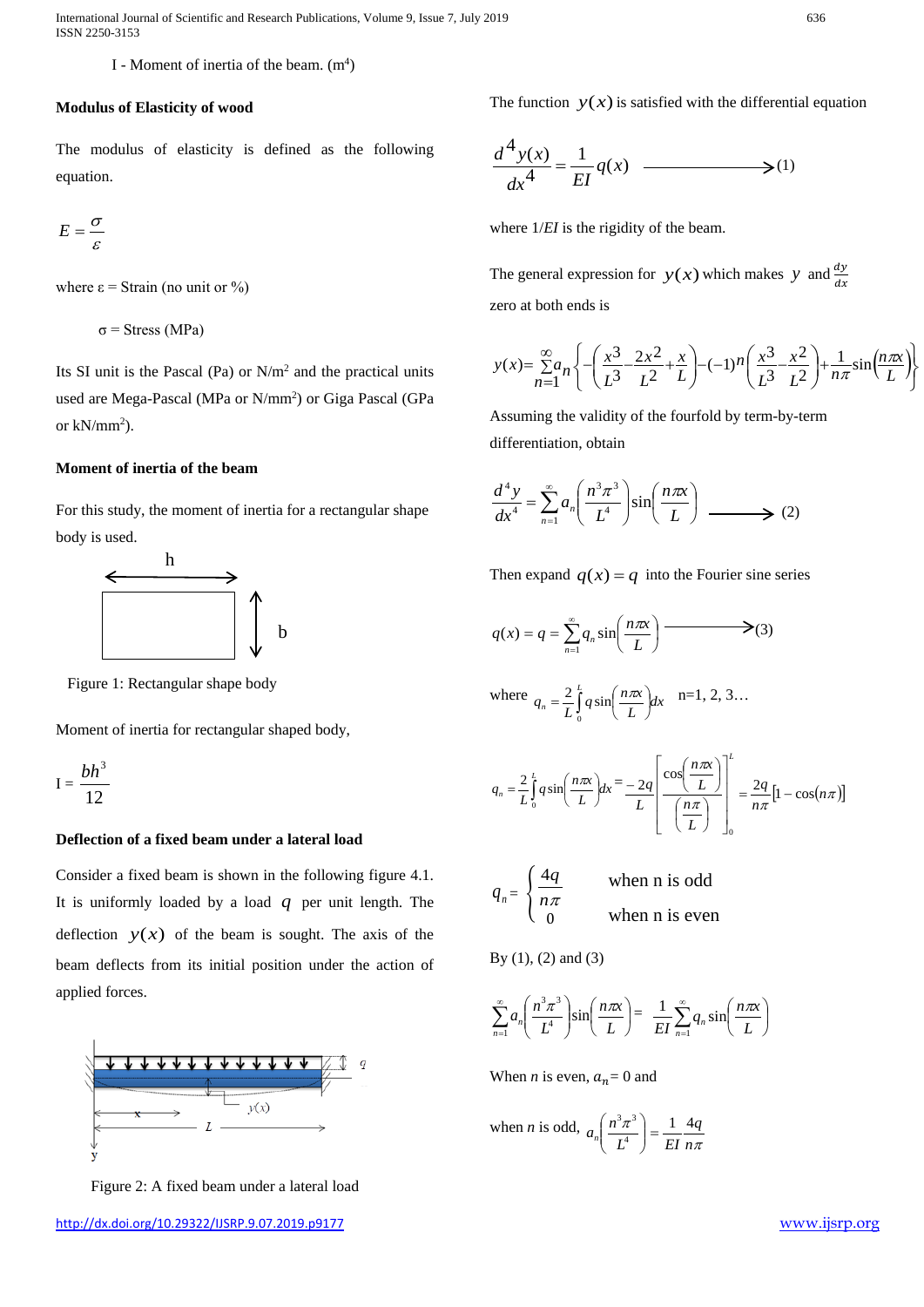$$
a_n = \frac{4qL^4}{E In^4 \pi^4}
$$

Hence

$$
y(x) = \sum_{n=1}^{\infty} a_n \left\{ -\left(\frac{x^3}{L^3} - \frac{2x^2}{L^2} + \frac{x}{L}\right) - (-1)^n \left(\frac{x^3}{L^3} - \frac{x^2}{L^2}\right) + \frac{1}{n\pi} \sin\left(\frac{n\pi x}{L}\right) \right\}
$$
  

$$
y(x) = \frac{4qL^4}{EI\pi^4} \sum_{\substack{n=2i+1 \ i \in N}}^{\infty} \frac{1}{n^4} \left(\frac{x^2}{L^2} - \frac{x}{L} + \frac{1}{n\pi} \sin\left(\frac{n\pi x}{L}\right)\right) \longrightarrow (A)
$$

## M**aximum Deflection Area Coefficient (MDAC)**

In this study, a new coefficient named as Maximum Deflection Area Coefficient is generated to find the optimum beam sizes that suitable to build cabana, lobby and summer house. It is the multiplication of the cross-sectional surface area of the beam and maximum deflection of the beam.

A= Cross-sectional surface area

D= Maximum deflection of the beam

Maximum Deflection Area Coefficient =  $A \times D$ 

Here optimum size beam introduced as the beam which has the lowest value for Maximum Deflection Area Coefficient.

Following reactions are considered for all building structures.

## **Reaction on the beam by rafter**



Figure 3: A roof structure

Following symbols are represented different reactions types of the roof structures.

<http://dx.doi.org/10.29322/IJSRP.9.07.2019.p9177> [www.ijsrp.org](http://ijsrp.org/) *R* − The reaction on wall beam by a rafter,  $R_1$  − The reaction on beam by rafter, $l$  − Length of the eave,  $N$  −

Number of rafters in one side of the beam,  $q_1$  – The reaction on the beam per unit length by rafter,  $q_2$ -The weight of the beam per unit length,  $q_3$  – The reaction on the beam per unit length by support.

The moment around the wall beam

$$
R_1 \times (L - l) = M \times \cos \theta \times \left(\frac{L}{2} - l\right)
$$

$$
R_1 = \frac{M \times \cos \theta \times \left(\frac{L}{2} - l\right)}{L - l}
$$

The downward reaction on the beam by rafters=

$$
R_3 = 2 \times R_1 \times \cos \theta = 2 \times (\cos \theta)^2 \times \frac{M \times (\frac{L}{2} - l)}{L - l}
$$

The reaction on the beam per unit length by rafter,  $q_1 =$ 

$$
\frac{2 \times (\cos \theta)^2 \times \frac{M \times (\frac{L}{2} - l)}{L - l}}{\left(\frac{2}{39.37}\right)}
$$

The weight of the beam per unit length  $=$ *D*  $q_2 = \frac{W}{R}$ 

## **Reaction on the beam by king post**



Figure 4: The king post and the beam joinery

The total reaction on the beam by both rafters and king

$$
_{\text{posts}=R_2} = \left(\frac{N \times R_3 + W}{2}\right)
$$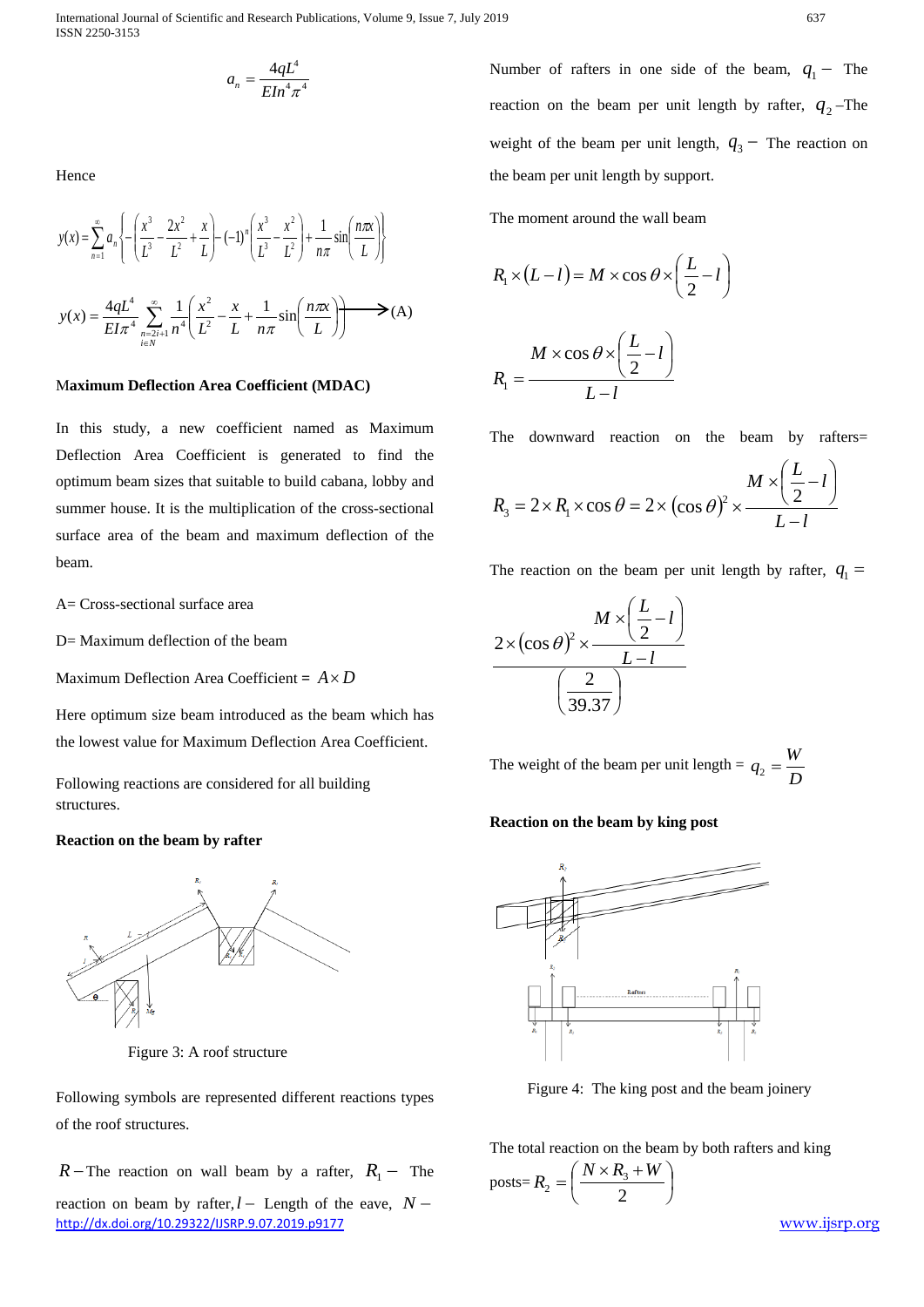International Journal of Scientific and Research Publications, Volume 9, Issue 7, July 2019 638 ISSN 2250-3153

The reaction on the beam per unit length by support  $=$ 

$$
q_3 = \frac{R_2}{3} \times 39.37
$$

Following measurements are used for each building structures to obtain final results.

Table I: Measurements of all building structures

| The      | The       | The        | The            | The angle   |
|----------|-----------|------------|----------------|-------------|
| building | length of | number     | number         | between     |
| type     | the       | of rafters | of<br>king     | beam and    |
|          | beam(m)   |            | post           | rafter      |
|          |           |            | trusses        |             |
| Cabana   | 5.03      | 11         | $\mathfrak{D}$ | $39.81^{0}$ |
| Lobby    | 10.01     | 21         | 4              | 39.810      |
| Summer   | 2.54      | 6          | $\mathfrak{D}$ | $36.87^0$   |
| house    |           |            |                |             |

The selected region for the distance between two king post trusses of the cabana and the lobby is 7.5-10.5 feet and since the summer house is a small scale size of the building then the selected region for the distance between two king post trusses is 4.5-7 feet.

## **III. RESULTS**

The MATLAB software is used to obtain the following results. In this study, the optimum distance between two king post trusses among the general range is obtained directly by using the minimum deflection value for each beam size. The optimum beam size is obtained by using a new coefficient named as Maximum Deflection Area Coefficient. The beam which has a minimum coefficient value is taken as the optimum beam size. All results are obtained by using Kempas wood for roof structures.

Table II, III, and IV are depicted the maximum deflection of the beam for all type of building that has different beam sizes and different distance between two king-post trusses. Table V is showed the Maximum Deflection Area Coefficient for all building structures.

Table II: The maximum deflection of the beam for the cabana

| Type of  | The Cross-           | The      | The                   |
|----------|----------------------|----------|-----------------------|
| building | sectional            | distance | maximum               |
|          | surface area         | between  | deflection of         |
|          | of the beam          | two king | the beam              |
|          | (inch <sup>2</sup> ) | post     | (meter)               |
|          |                      | trusses  |                       |
|          |                      | (feet)   |                       |
| Cabana   | 2x4                  | 7.5      | 0.0056                |
|          |                      | 8        | 0.0039                |
|          |                      | 8.5      | 0.0022                |
|          |                      | 9        | 0.000303<br>C.        |
|          |                      | 9.5      | 0.0017                |
|          |                      | 10       | 0.0037                |
|          |                      | 10.5     | 0.0059                |
|          | 2x5                  | 7.5      | 0.0029                |
|          |                      | 8        | 0.002                 |
|          |                      | 8.5      | 0.0011                |
|          |                      | 9        | $\bigcirc$ .0001619   |
|          |                      | 9.5      | 0.0008586             |
|          |                      | 10       | 0.0019                |
|          |                      | 10.5     | 0.0031                |
|          | 2x6                  | 7.5      | 0.0017                |
|          |                      | $\,8\,$  | 0.0012                |
|          |                      | 8.5      | 0.0006645             |
|          |                      | 9        | $\bigcirc$ 0.00009824 |
|          |                      | 9.5      | 0.0004995             |
|          |                      | 10       | 0.0011                |
|          |                      | 10.5     | 0.0018                |
|          | 3x4                  | 7.5      | 0.0038                |
|          |                      | 8        | 0.0027                |
|          |                      | 8.5      |                       |
|          |                      | 9        | 0.0015                |
|          |                      |          | 0.0002213             |
|          |                      | 9.5      | 0.0011                |
|          |                      | 10       | 0.0025                |
|          |                      | 10.5     | 0.004                 |
|          | 3x5                  | 7.5      | 0.002                 |
|          |                      | 8        | 0.0014                |
|          |                      | 8.5      | 0.0007872             |
|          |                      | 9        | $\bigcirc$ 0.000121   |
|          |                      | 9.5      | 0.0005823             |
|          |                      | 10       | 0.0013                |
|          |                      | 10.5     | 0.0021                |
|          | 3x6                  | 7.5      | 0.0012                |
|          |                      | 8        | 0.0008359             |
|          |                      | 8.5      | 0.0004661             |
|          |                      | 9        | $\zeta_{0.0000738}$   |
|          |                      | 9.5      | 0.0003403             |
|          |                      | 10       | 0.0007737             |
|          |                      | 10.5     | 0.0012                |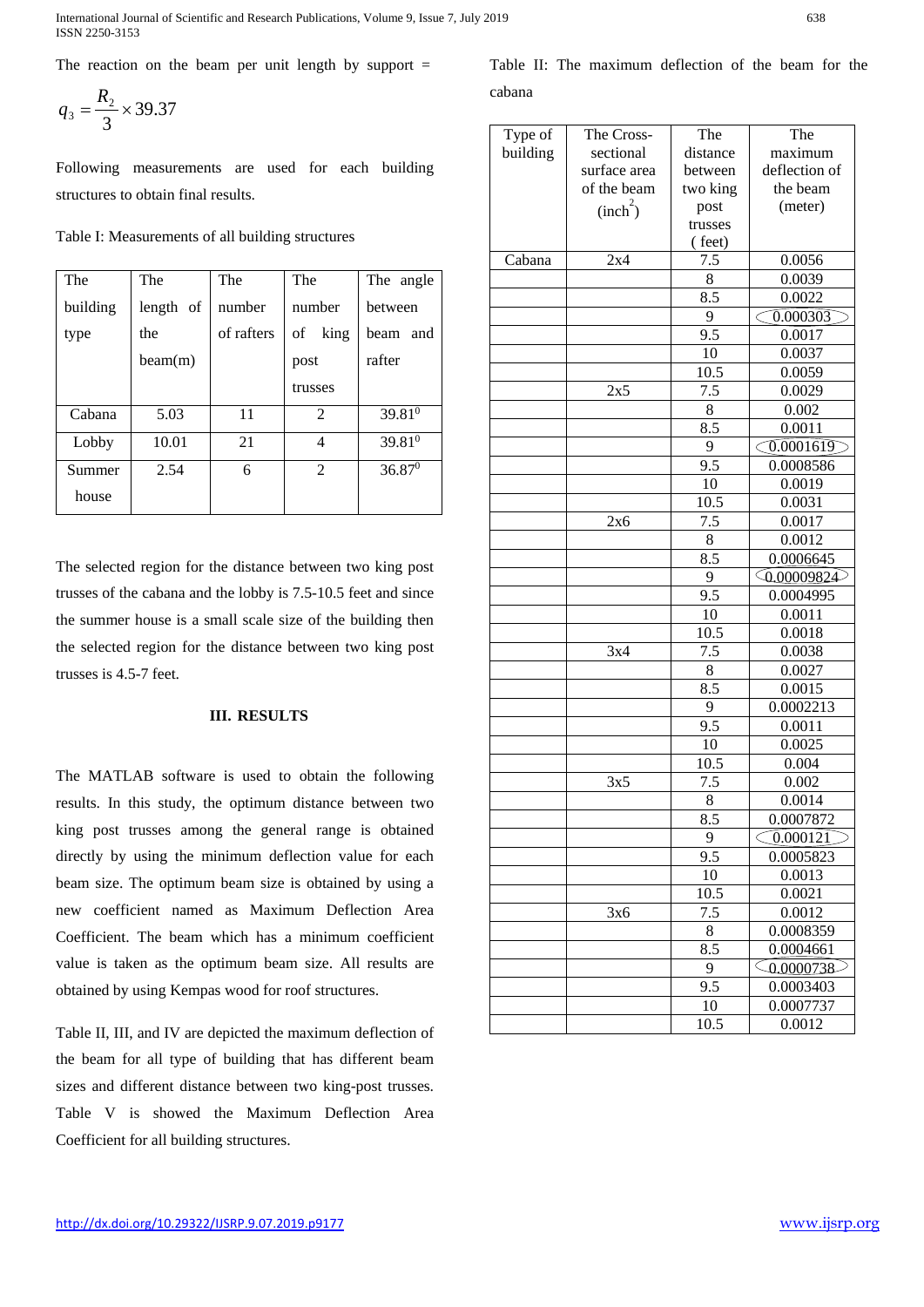Table III: The maximum deflection of the beam for the lobby

| Type of  | The Cross-           | The      | The              |
|----------|----------------------|----------|------------------|
| building | sectional            | distance | maximum          |
|          | surface area         | between  | deflection of    |
|          | of the beam          | two king | the beam         |
|          | (inch <sup>2</sup> ) | post     | (meter)          |
|          |                      | trusses  |                  |
|          |                      | (feet)   |                  |
| Lobby    | 2x4                  | 7.5      | 0.0985           |
|          |                      | 8        | 0.0545           |
|          |                      | 8.5      | 0.0078           |
|          |                      | 9        | 0.0417           |
|          |                      | 9.5      | 0.0939           |
|          |                      | 10       | 0.1489           |
|          |                      | 10.5     | 0.2066           |
|          | 2x5                  | 7.5      | 0.0508           |
|          |                      | 8        | 0.0281           |
|          |                      | 8.5      | 0.0039           |
|          |                      | 9        | 0.0217           |
|          |                      | 9.5      | 0.0488           |
|          |                      | 10       | 0.0772           |
|          |                      | 10.5     | 0.1071           |
|          | 2x6                  | 7.5      | 0.0564           |
|          |                      | 8        | 0.0310           |
|          |                      | 8.5      | 0.0041           |
|          |                      | 9        | 0.0244           |
|          |                      | 9.5      | 0.0545           |
|          |                      | 10       | 0.0862           |
|          |                      | 10.5     | 0.1190           |
|          | 3x4                  | 7.5      | 0.0666           |
|          |                      | 8        | 0.0367           |
|          |                      | 8.5      | 0.0049           |
|          |                      | 9        | 0.0288           |
|          |                      | 9.5      | 0.0644           |
|          |                      | 10       | 0.1018           |
|          |                      | 10.5     | 0.1410           |
|          | 3x5                  | 7.5      | 0.0345           |
|          |                      | 8        | 0.0189           |
|          |                      | 8.5      | 0.0023<br>C<br>⊃ |
|          |                      | 9        | 0.0152           |
|          |                      | 9.5      | 0.0337           |
|          |                      | 10       | 0.0531           |
|          |                      | 10.5     | 0.0735           |
|          | 3x6                  | 7.5      | 0.0201           |
|          |                      | 8        | 0.0110           |
|          |                      | 8.5      | 0.0013           |
|          |                      | 9        | 0.0090           |
|          |                      | 9.5      | 0.0198           |
|          |                      | 10       | 0.0312           |
|          |                      | 10.5     | 0.0445           |
|          |                      |          |                  |

| Type of  | The Cross-           | The              | The                  |
|----------|----------------------|------------------|----------------------|
| building | sectional            | distance         | maximum              |
|          | surface area         | between          | deflection of        |
|          | of the beam          | two king         | the beam             |
|          | (inch <sup>2</sup> ) | post             | (meter)              |
|          |                      | trusses          |                      |
|          |                      | (feet)           |                      |
| Summer   | 2x4                  | 4.5              | 0.0047               |
| house    |                      |                  |                      |
|          |                      | 5                | 0.0036               |
|          |                      | $\overline{5.5}$ | 0.0023               |
|          |                      | 6                | 0.0009506            |
|          |                      | 6.5              | 0.0005239            |
|          |                      | $\overline{7}$   | 0.0021               |
|          | 2x5                  | 4.5              | 0.0025               |
|          |                      | 5                | 0.0019               |
|          |                      | 5.5              | 0.0012               |
|          |                      | 6                |                      |
|          |                      |                  | 0.0004877            |
|          |                      | 6.5              | 0.0002766            |
|          |                      | $\overline{7}$   | 0.0011               |
|          | 2x6                  | 4.5              | 0.0014               |
|          |                      | 5                | 0.0011               |
|          |                      | $\overline{5.5}$ | 0.0006975            |
|          |                      | 6                | 0.0002824            |
|          |                      | 6.5              | 0.0001646            |
|          |                      | $\overline{7}$   | 0.0006435            |
|          | 3x4                  | 4.5              | 0.0032               |
|          |                      | 5                | 0.0024               |
|          |                      | $\overline{5.5}$ | 0.0016               |
|          |                      | 6                | 0.0006361            |
|          |                      | 6.5              | 0.0003706            |
|          |                      | $\overline{7}$   | 0.0014               |
|          | 3x5                  | 4.5              | 0.0017               |
|          |                      | $\overline{5}$   | 0.0013               |
|          |                      | 5.5              | 0.0008142            |
|          |                      | 6                | 0.0003268            |
|          |                      | 6.5              | 0.0001981            |
|          |                      |                  | 0.0007605            |
|          | 3x6                  | I<br>4.5         | 0.0008807            |
|          |                      | $\overline{5}$   | 0.0006246            |
|          |                      |                  |                      |
|          |                      | 5.5              | 0.003554             |
|          |                      | 6                | 0.0002755            |
|          |                      | 6.5              | $\bigcirc$ 0.0002127 |
|          |                      | 7                | 0.0005065            |